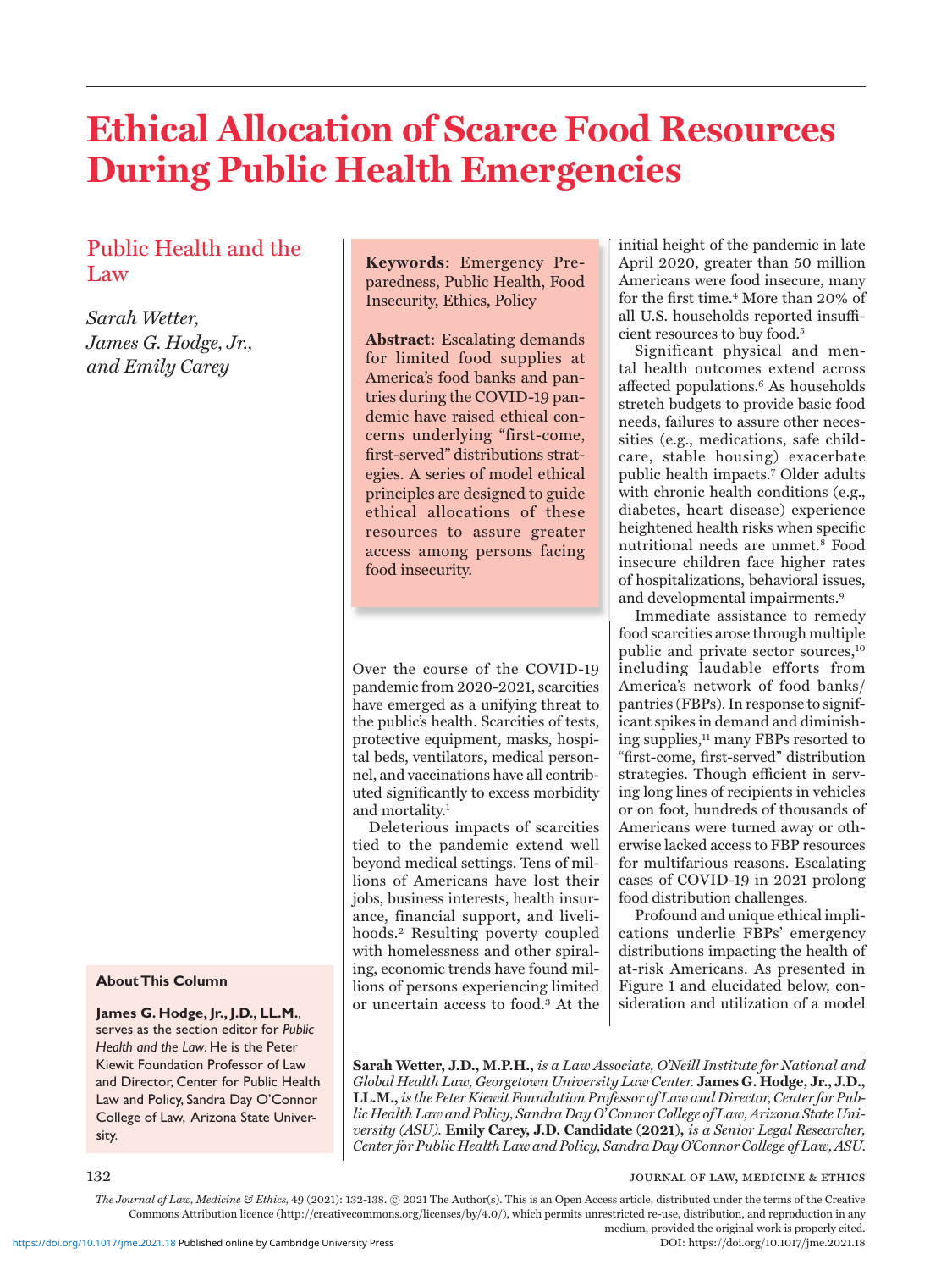series of ethical principles guiding FBP distributions may help assure greater access to essential food and sustenance among vulnerable populations during public health emergencies (PHEs).

### **Food Demands and Distributions During COVID-19**

Americans' demand for food assistance rose at an extraordinary rate during the COVID-19 pandemic.12 Despite infusions of federal and state emergency funds supporting multiple food access programs (e.g., SNAP

gap of 10 billion pounds of food estimated across FBPs between September 2020 to June 2021.16 Whenever FBP supplies cannot meet demand, some persons seeking emergency food resources may leave emptyhanded. Recognizing the exigencies, FBPs adjusted their normal practices and modified distribution strategies to rapidly distribute food to as many persons as possible.17 In lieu of usual on site, grocery-store style services, many pantries hosted mobile food pantry events to bring goods directly to consumers.18 Pre-pandemic eligi-

Profound and unique ethical implications underlie FBPs' emergency distributions impacting the health of at-risk Americans. As presented in Figure 1 and elucidated below, consideration and utilization of a model series of ethical principles guiding FBP distributions may help assure greater access to essential food and sustenance among vulnerable populations during public health emergencies (PHEs).

benefits, school lunches) Americans' needs were insatiable.13 Unprecedented levels of hunger presented unique challenges for FBPs faced with depleted supplies, receding volunteers, and extensive public health infection control requirements during the pandemic. Feeding America, the nation's largest network of food banks, reported in November 2020 that over 80% of FBPs across the country were serving more people than they did a year ago, yielding a 50% increase in food distributed nationally.14

Spikes in demand were compounded by supply-side limitations. FBPs experienced significant supply shortages. Private sector grocers, normally a reliable source for substantial inventories among FBPs, donated fewer food items as consumers depleted their shelves.15 Direct food acquisition costs from manufacturers increased substantially for FBPs as well, lending to a national supply

bility requirements, typically used to vet need-based recipients, were eased or waived.19

Many FBPs also began distributing food via pre-determined drive through sites (e.g., fairgrounds, stadiums, parking lots) allowing contactless service consistent with social distancing requirements.20 Persons with means of transportation arrived early to receive pre-assembled boxes of food placed in their vehicles. In places like San Antonio in April 2020, persons waited for hours in lines over 6 miles long and 10,000 cars deep.21 Those first in line were first to receive food.22 In some case, FBPs rationed supplies further by limiting the number of food boxes distributed per vehicle, even if a vehicle contained members of several families.<sup>23</sup>

#### **Food Access Barriers and Ethical Conundrums**

Access limitations and other challenges related to FBPs use of rapid

food distribution approaches during the pandemic profoundly affected atrisk individuals and families seeking assistance. Hundreds of thousands of Americans "lost out" either because (1) they were at the end of the line when supplies ran dry; (2) distinct access barriers kept them from lining up at all; or (3) the supplies they received were insufficient in providing sustenance.

FBPs across multiple states (e.g., California, Illinois, Michigan, Ohio, Pennsylvania, Texas) reported turning people away in the Spring 2020 due to insufficient food supplies.24 Many in-need of food were unable to travel to FBPs or wait in lines due to their health (e.g., seniors, disabled persons), care-taking needs (e.g., mothers with infants), or transportation barriers (e.g., homeless persons). Fear of stigma or discrimination, especially among immigrant populations, posed additional barriers. Rumors of federal Immigration and Customs Enforcement (ICE) raids thwarted undocumented immigrants from seeking food assistance in Texas even prior to the pandemic.<sup>25</sup> Others arriving at FBP drive throughs did not acquire foods necessary to fulfill their health needs (e.g., persons with diabetes, allergies, or who are pregnant), or aligned with their cultural/ religious practices due to FBP limitations on pre-boxed food selections.<sup>26</sup>

Persons at highest risk of food insecurity and related health consequences likely faced the greatest hurdles to accessing FBP resources, lending to significant disparities. Similar issues underscore the development of ethical plans for distributing other scarce resources, such as medical supplies, services,<sup>27</sup> and vaccines during PHEs.28 Ethical allocations of these limited resources during the pandemic accommodate populations most in-need and likely to benefit. As an essential resource for health and well-being, food distributions during periods of scarcity in PHEs should ensure vulnerable populations are not further disadvantaged.

public sector and non-profit contributions to drug development • spring 2021 133 *The Journal of Law, Medicine & Ethics,* 49 (2021): 132-138. © 2021 The Author(s)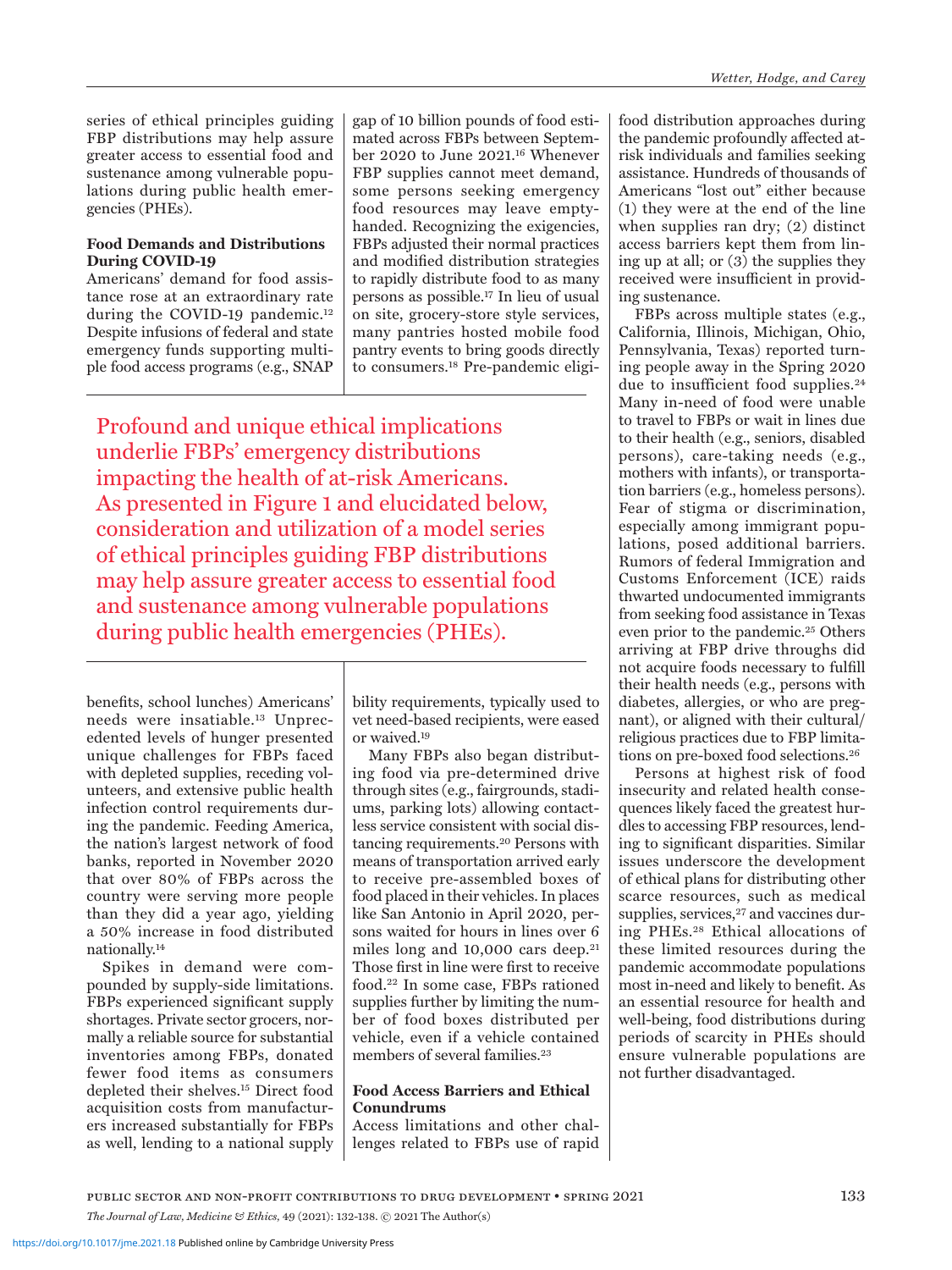### **Ethical Norms Underlying the Distribution of Scarce Food Resources**

Specific ethics principles may help guide FBPs' distribution of limited food resources to quell rates of food insecurity in emergencies. With contributions from our project advisory group, we developed a series of *Model Ethics Principles: Food Bank/Pantry Distributions in Public Health Emergencies* ("Model Principles") (*see* Figure 1). These principles were derived from initial research and applications focused on prevailing ethics approaches to emergency distributions of scarce health/medical resources (e.g. ventilators, ICU beds, vaccines). From these analyses arose multiple precepts with input from experts in health and food/nutrition policy, emergency preparedness, FBP operations, and ethics.

The resulting Model Principles set forth core ethics statements (e.g., 1, 2, 3) underlying the distribution of scarce food resources supplemented by correlated, practical guidance (e.g., 1.1, 1.2, 1.3) for their implementation. The principles are not intended to create legal standards or set affirmative duties or obligations. Rather they guide FBP decision-makers and personnel at all levels toward more equitable food distribution policies and practices during periods of scarcity in PHEs.

Acknowledging the complex, laudable objectives of FBPs seeking to mete out food supplies in exigencies, the Model Principles proffer alternatives to typical distribution strategies that can unfairly disadvantage vulnerable populations facing barriers to accessing limited FBP resources. Assuring the health and safety of all persons involved in distributions, including FBP staff, volunteers, and recipients, is preeminent (Principle 1). FBP decision-makers must create a safe and healthy environment at distribution sites and ameliorate diverse risks ranging from infection spread to stigma and discrimination. This includes implementing evidence-based practices and protections for FBP personnel and recipients through line safety management (Principle 1) and personnel trainings on anti-discrimination and anti-stigmatization (Principle 5).

Advance planning and stewardship of food resources (Principles 2, 3) facilitate expedited, flexible distributions amid changing environments. Mechanisms for building public trust interwoven in the Model Principles strike an intricate balance between promoting individuals' needs for adequate food and FBP efficiencies in serving the greatest number of persons. Data collection and record keeping enable FBPs to calculate and better predict recipients' demands and promote public accountability through dissemination of progress reports and opportunities for stakeholder input (Principles 9, 10).

Equitable allocation of FBP resources during scarcity is also key (Principles 4, 5). Needs-based prioritization schemes should promote equity and social justice by serving populations at heightened risk of food insecurity and those facing specific food access barriers such as lack of transportation. Use of pre-packaged food boxes may be efficient during periods of scarcity, but individuals' dietary needs and cultural/religious preferences should also be respected where possible (Principle 7).

Serving the greatest numbers of persons possible in emergencies entails identification, communication, and prioritization of vulnerable populations for FBP distributions (Principle 10). FBP partners and other stakeholders should devise distribution policies and communicate them transparently leading up to and during periods of food scarcity. Communication systems should include alternatives to reach at-risk individuals, including those lacking regular access to electronic media (Principle 8).

Active engagement in diverse community partnerships allows FBPs to connect with additional persons or supplies that can help obviate shortages (Principle 3). While decisionmakers are accountable to donors and recipients to implement distribution policies fairly (Principle 9), they must also adapt to shifting circumstances through diverse distribution strategies that maximize resources and avoid waste (Principle 6). Following food distribution events where supplies are insufficient to meet community needs, for example, FBPs should identify and advocate for underserved persons, prioritizing them for future distributions (Principle 10).

 $\overline{\phantom{a}}$  , which is the set of the set of the set of the set of the set of the set of the set of the set of the set of the set of the set of the set of the set of the set of the set of the set of the set of the set of

Collectively the Model Principles are crafted to guide emergency distributions of scarce food resources through FBPs to assure equitable allocations and limit deleterious impacts specifically among vulnerable populations. How these principles are operationalized in the field among FBPs may vary significantly depending on (a) existing policies and available resources, (b) extent, type, and duration of the emergency, (c) size of the community, and (d) scope of needs experienced among community members. Irrespective of the unique settings or invocations of these principles, the goal remains the same: *assuring equitable access on expedited bases to as many food insecure Americans as possible to limit or prevent correlated public health harms.*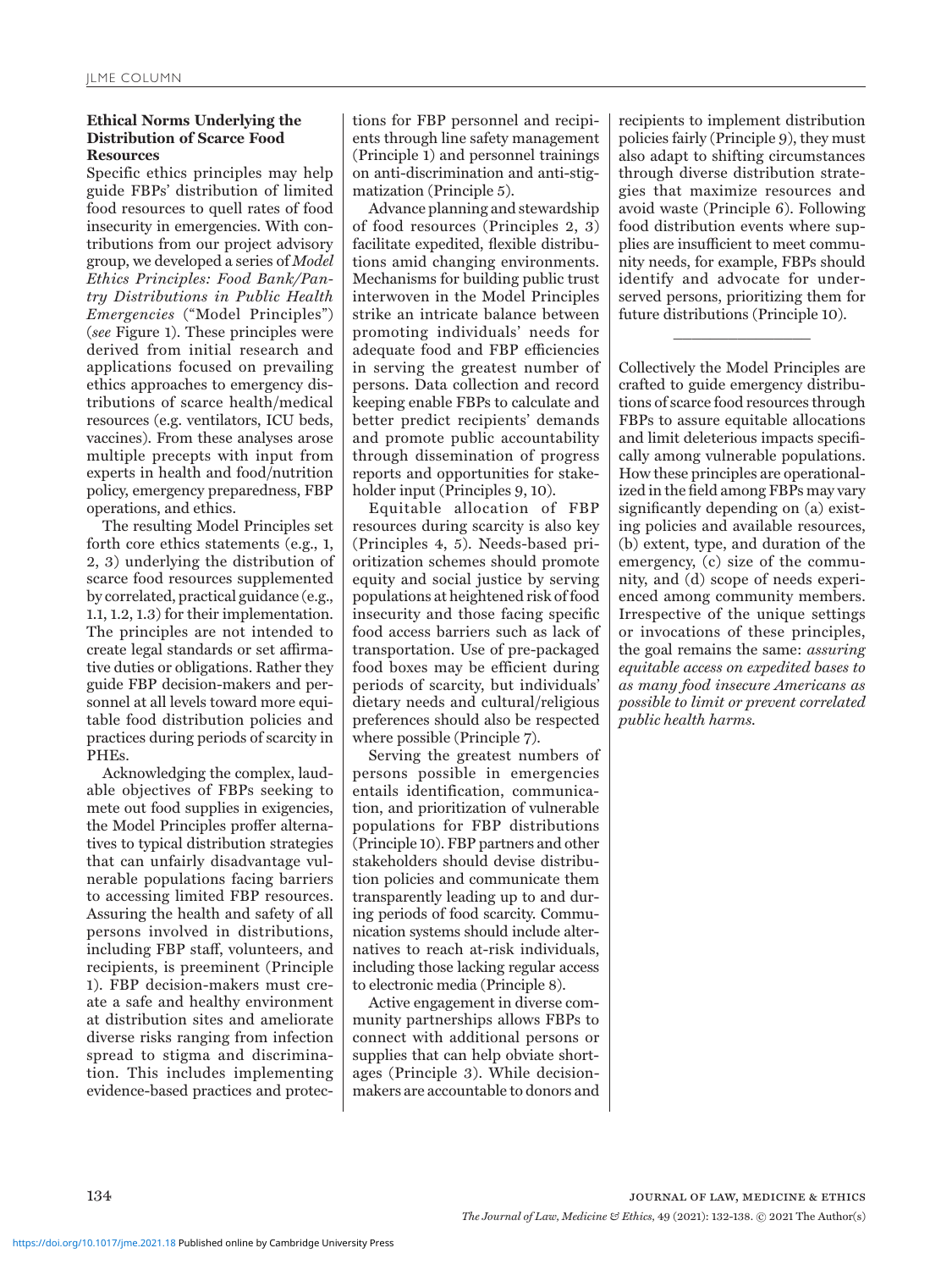# **Model Ethics Principles: Food Bank/Pantry Distributions in Public Health Emergencies**

James G. Hodge, Jr., J.D., L.L.M., Principal Investigator | Sarah Wetter, J.D., M.P.H., Lead Investigator

**OVERVIEW**. Profound ethical dilemmas arise for FBPs whose scarce food supplies are insufficient to meet heightened demands during sustained PHEs. Use of rapid distribution strategies during exigencies are efficient but may negatively impact the health of persons in need who cannot access limited supplies. Equitable distributions of scarce food resources may be guided by specific principles incorporating the following definitions:

**Decision-maker:** Person tasked with key roles and responsibilities in food distribution operations within FBPs.

**Distribution:** No-cost allocations of FBP food resources to recipients.

**Donors***:* Individuals and entities donating food, money, or other resources to facilitate distributions among FBPs. **Food bank/pantry (FBP)***:* A non-profit or charitable organization storing food in bulk quantities to allocate largely to specific agencies or programs, including pantries where recipients access resources directly.

**Food insecurity***:* The inability to provide sufficient food over time to support healthy lifestyles.

**Food producers**: Grocers, restaurants, caterers, or other entities that produce and potentially distribute food to FBPs.

**Food sovereignty***:* One's ability to obtain food resources in furtherance of nutrition, special dietary needs, and cultural/religious beliefs and practices.

**Personnel***:* Regular or temporary employees or volunteers who further FBPs' mission, management, or operations.

**Public health emergency (PHE)***:* An occurrence or imminent threat of illness or adverse health outcome posing a substantial risk of death or disability to significant numbers of persons.

**Recipient***:* One determined by FBPs as eligible for food distributions.

**Scarcity***:* The limited availability of FBP food and other sustenance such that supplies are insufficient to meet immediate or long-term demands among recipients.

**Stakeholder:** An individual or entity interested in or affected by FBPs' food distribution strategies, including personnel, donors, other suppliers, recipients, and community partners.

**Vulnerable populations:** Communities or persons at greatest risk of food insecurity leading to deleterious health impacts.

**MODEL PRINCIPLES.** The following ethics principles and subsidiary practice-based applications are listed below in no order of priority.

**1. PROTECTING FBP PERSONNEL & RECIPI-ENTS**. Decision-makers are responsible for ensuring a safe and healthy work environment for FBP personnel and recipients.

- **1.1. Risk assessment.** Decision-makers must regularly re-assess the health risks to personnel distributing food to recipients under evolving circumstances.
- **1.2. Evidence-based practices.** Emergency food distribution policies, sanitation procedures, and social distancing requirements should be based on "best practices" to avoid harmful impacts among personnel and recipients during PHEs.
- **1.3. Personnel protections.** Personnel should be provided appropriate protective equipment and services (e.g., paid sick leave, workers' compensation) during PHEs.

**2. STEWARDSHIP OF FOOD RESOURCES**. Decision-makers must anticipate food shortages during PHEs and strategize to ethically distribute food resources to mitigate scarcity.

- **2.1. Identify community needs.** Prior to impending PHEs, personnel should ascertain the composition and needs of the community served and identify vulnerable populations.
- **2.2. Mitigation.** Personnel should identify potential issues during PHEs (e.g., shortages of personnel or food) and align with entities (e.g., food producers) to acquire additional personnel and distribute excess supplies to recipients.
- **2.3. Allocation plan.** A written distribution plan should clearly describe considerations for prioritizing recipients in PHEs when demands exceed supplies.

**3. CIVIC ENGAGEMENT IN POLICIES**. Developing food distribution plans or policies should incorporate input from diverse stakeholders to promote practicality and public trust.

- **3.1. Community partnerships.** FBPs should establish diverse community partnerships with (a) food producers, (b) stakeholders, (c) government entities able to connect FBPs to persons at risk of food insecurity, and (d) entities that may assist with transporting persons or food during a PHE (e.g., USPS, ride share services).
- **3.2. Deliberative and inclusive process.** Interested persons and entities should have an advance opportunity to participate in planning processes for distributing scarce food resources during PHEs via public meetings, advisory boards with diverse stakeholders, or other means.
- **3.3. Recognizing injustice.** Community engagement should help (a) uncover historic or contemporary inequities that led to food insecurity and (b) justify prioritization plans.

public sector and non-profit contributions to drug development • spring 2021 135 *The Journal of Law, Medicine & Ethics,* 49 (2021): 132-138. © 2021 The Author(s)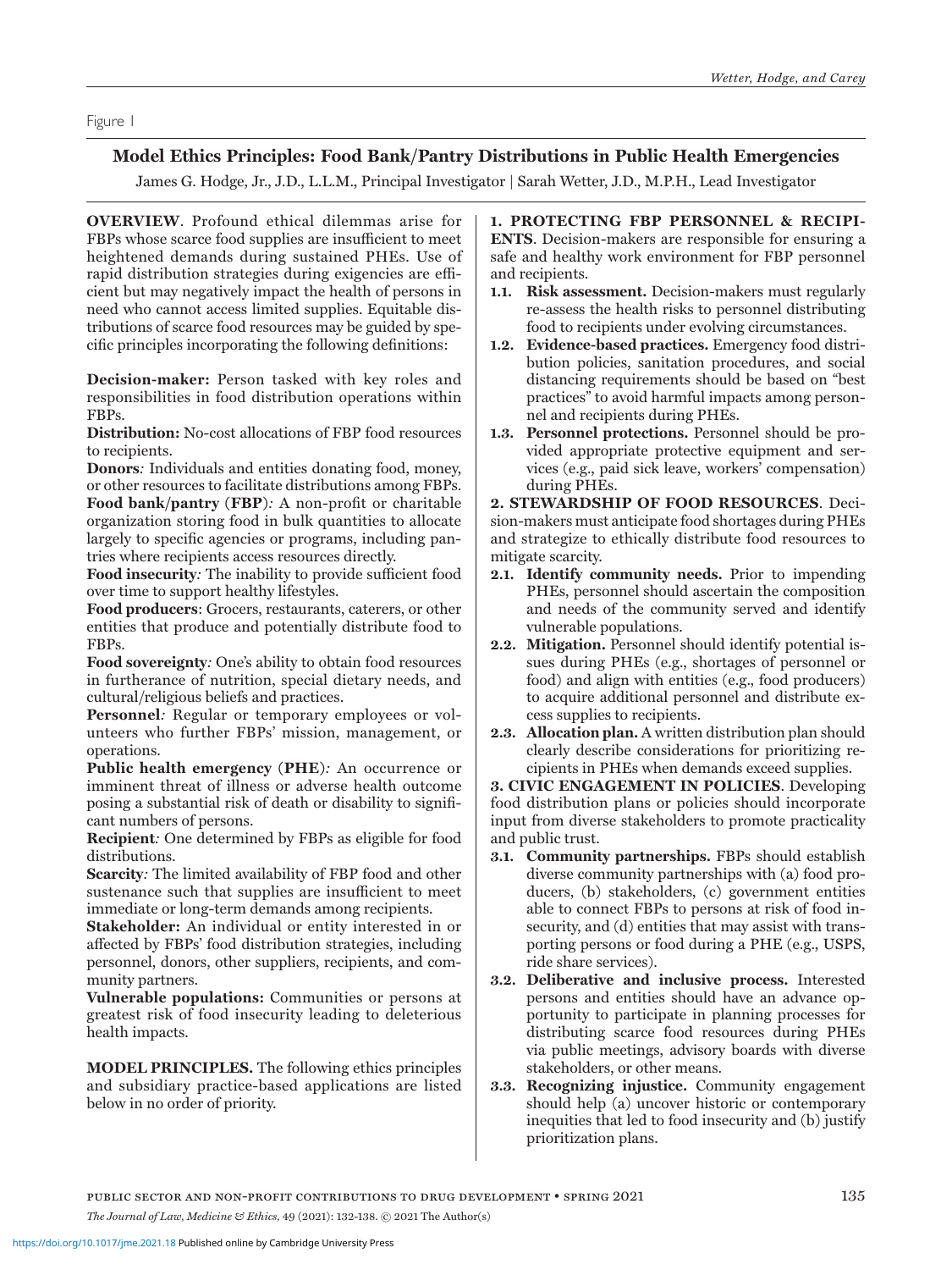**4. EQUITY IN FOOD DISTRIBUTIONS**. Scarce food resources must be managed during PHEs to prevent and mitigate food insecurity among vulnerable populations.

- **4.1. Needs-based prioritization.** In prioritizing distributions, decision-makers may consider factors including household size/income, food access from other sources, health factors, other need-based indicators, and impacts on recipients.
- **4.2. Information collection.** Where possible, personnel may ask recipients whose needs are unmet to provide contact information to be prioritized for future distributions.
- **4.3. Limited application and duration.** Food supplies should be reserved for vulnerable populations only as needed. Prioritization of food resources should be limited in duration and discontinued when supplies sufficiently meet demand.

**5. LIMITING FOOD ACCESS BARRIERS**. Discrimination, stigmatization, or other access barriers to food among vulnerable populations during PHEs must be ameliorated to the extent possible.

- **5.1. Protections for recipients.** FBPs must create an environment that is safe and respectful of all recipients through supportive policies (e.g., line safety management) and personnel trainings promoting recipients' dignity and privacy.
- **5.2. Enhancing access.** Vulnerable populations may be provided distinct times or unique opportunities to access FBPs to receive food set aside for their immediate access.
- **5.3. Transportation barriers.** Vulnerable populations lacking transportation to FBPs may be provided special access to transportation services.

**6. AMELIORATING FOOD INSECURITY**. FBPs must be prepared to diversify their allocation strategies to meet communal needs, especially among vulnerable populations.

- **6.1. Flexibility.** As conditions shift rapidly during PHEs, decision-makers should regularly revisit and revise distribution strategies to ameliorate food insecurity.
- **6.2. Maximizing resources.** Personnel must work to maximize available supplies through additional donations and coordination among other FBPs to direct supplies to specific locations in need.
- **6.3. Avoiding waste.** To avoid waste, donated food items that do not conform to FBPs' specific packaging or other requirements may be provided to entities able to accept and safety distribute them.

**7. RESPECT FOR FOOD SOVEREIGNTY**. Even during periods of scarcity, personnel should acknowledge unique dietary needs and preferences of recipients where possible.

**7.1. Amenable services.** To maintain efficiency while promoting food sovereignty, personnel should devise strategies amenable to recipients with unique dietary needs or preferences, including separate lines, sequestered food resources, or delivery options.

- **7.2. Medical/health needs.** FBPs may distribute food supplies tailored to unique dietary and nutritional needs due to health factors (e.g., food allergies, diabetes, pregnancy) of recipients.
- **7.3. Religious, cultural, and personal practices/ preferences.** To avoid waste, promote food sovereignty, and address limitations (e.g., lack of stable housing, refrigeration, or appliances), personnel should accommodate specific recipients' practices and preferences.

**8. TRANSPARENT & ACCESSIBLE COMMUNICA-TIONS**. Distribution policies in times of scarcity should be open, accessible, and publicized prior to and during implementation in PHEs.

- **8.1. Communication systems.** FBPs should design communication strategies to reach vulnerable populations, including those lacking online access, through varied media (e.g., social media, email, websites, toll-free hotlines, broadcasts, and printed materials) circulated among stakeholders.
- **8.2. Openness.** Public communications should clarify FBP distribution policies, including prioritized populations, documentation to receive scarce food resources, and service methods. Two-way communication systems allowing potential recipients to share concerns are preferred.
- **8.3. Shifts in policies.** The public must be regularly informed of shifting distribution policies in PHEs through established communication channels.

**9. ACCOUNTABILITY**. Decision-makers are publicly accountable for assuring that personnel apply distribution policies fairly and appropriately.

- **9.1. Consistency.** Allocation procedures must be standardized and applied consistently to promote equality and achieve best outcomes across vulnerable populations.
- **9.2. Progress reports.** Decision-makers should monitor and report progress on a timely basis in meeting community needs, identifying successes, and rectifying failures of distribution practices.
- **9.3. Publication.** Progress reports should be shared with donors and made publicly accessible with opportunities for input.

**10. PRIORITIZATIONS**. Following distribution events during scarcity, personnel should seek to identify persons with unmet needs and prioritize them for additional available supplies.

- **10.1. Assessing unmet needs.** Personnel should conduct post-distribution efforts and data gathering to assess and record unmet needs.
- **10.2. Obviating needs.** Persons identified as having unmet needs should be prioritized for future available supplies via advance invitations or direct deliveries.
- **10.3. Advocacy.** Personnel should seek innovations in food distribution strategies to reduce food insecurity and enhance equity among vulnerable populations.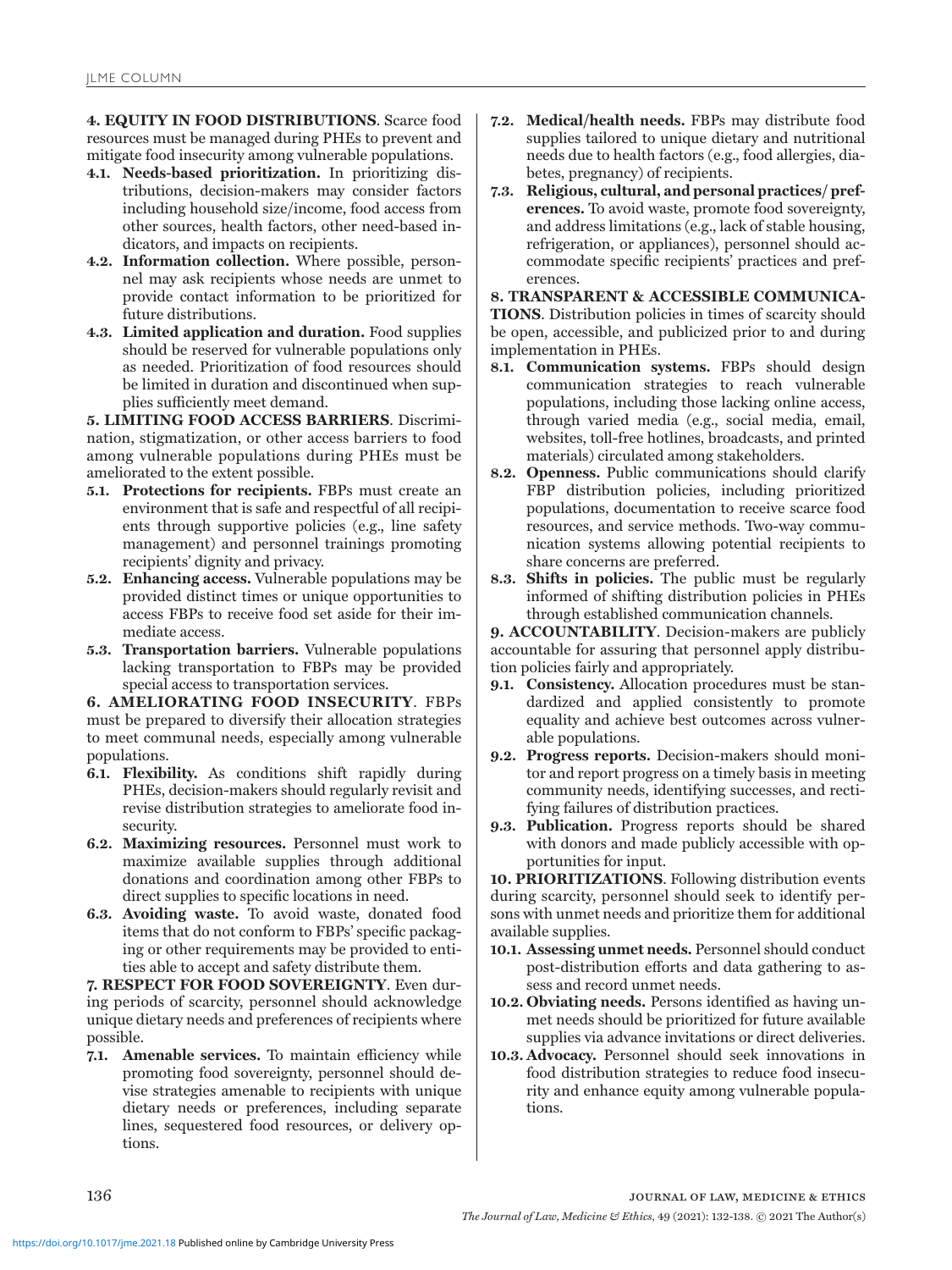#### **Note**

The author has no conflicts to disclose.

## Acknowledgments

Support for this research and findings was provided through a Presidential Award grant dated September 9, 2020 from The Greenwall Foundation, New York, NY, to the Sandra Day O'Connor College of Law, ASU. The authors thank the members of the project advisory group for their input and guidance: Leila Barraza, J.D., M.P.H.; Ruth Gaare Bernheim, J.D., M.P.H.; Ruth Faden, Ph.D., M.P.H.; Lance Gable, J.D., M.P.H.; Amanda Karls, J.D.; Jill Mahoney, J.D., M.P.H.; Michael McDonald, M.I.B.; Stephanie Morain, Ph.D., M.P.H.; Daniel Orenstein, J.D., M.P.H.; Jennifer Piatt, J.D.; Anne Readhimer, M.S.; Sarah Roache, L.L.M., L.L.B.; Lainie Rutkow, J.D., Ph.D.; Sallie Thieme Sanford, J.D.; Kristopher Tazelaar; Carrie Waggoner, J.D.; Erica White; and Lawanda Williams, M.P.H., L.C.S.W.-C.

#### References

- 1. L.M. Rossen, A.M. Branum, F.B. Ahmad, P. Sutton, and R.N. Anderson, "Excess Deaths Associated with COVID-19, by Age and Race and Ethnicity — United States, January 26–October 3, 2020," *Morbidity and Mortality Weekly Report* 69 (2020): 1522–1527, *available at* <http://dx.doi. org/10.15585/mmwr.mm6942e2> (last visited January 28, 2021); S. Mervosh and M. Fernandez, "Months Into Virus Crisis, U.S. Cities Still Lack Testing Capacity," *New York Times*, July 15, 2020, *available at* <https://www. nytimes.com/2020/07/06/us/coronavirus-test-shortage.html> (last visited January 29, 2021).
- Tracking COVID-19 Unemployment and Job Losses, Georgetown University Center on Education and the Workforce website, *available at* <https:// cew.georgetown.edu/cew-reports/ jobtracker/> (last visited January 21, 2021).
- 3. J.A. Wolfson and C.W. Leung, "Food Insecurity During COVID-19: An Acute Crisis With Long-Term Health Implications," *American Journal of Public Health* 110, no. 12 (2020): 1763-1765, *available at* <https://doi.org/10.2105/ AJPH.2020.305953> (last visited January 28, 2021).
- 4. "The Impact of Coronavirus on Food Insecurity in 2020," Feeding America website, *available at* <https://www. feedingamerica.org/sites/default/ files/2020-10/Brief\_Local%20 Impact\_10.2020\_0.pdf> (last visited January 21, 2021).
- 5. L. Bauer, "The COVID-19 Crisis Has Left Too Many Children Hungry," The Hamilton Project website, *available at* <https://www.hamiltonproject. org/blog/the\_covid\_19\_crisis\_has\_ already\_left\_too\_many\_children\_

hungry in america> (last visited January 28, 2021).

- 6. "Importance of Nutrition on Health in America," Feeding America website, *available at* <https://www.feedingamerica.org/hunger-in-america/ impact-of-hunger/hunger-and-nutrition> (last visited January 21, 2021).
- 7. V.H. Murthy, "Food Insecurity: A Public Health Issue," *Public Health Report* 131, no. 5 (2016): 655- 657, *available at* <https://doi.org/ 10.1177/0033354916664154> (last visited January 29, 2021).
- 8. J.A. Wolfson and C.W. Leung, "Food Insecurity and COVID-19: Disparities in Early Effects for US Adults," *Nutrients* 12, no. 6 (2020): 1648, *available at* <https://doi.org/10.3390/ nu12061648> (last visited January 29, 2021).
- 9. A. Goger, "For Millions of Low-Income Seniors, Coronavirus is a Food-Security Issue," *Brookings Institute*, March 16, 2020, *available at* <https:// www.brookings.edu/blog/the-avenue/2020/03/16/for-millions-of-lowincome-seniors-coronavirus-is-a-foodsecurity-issue/> (last visited January 21, 2021); Importance of Nutrition on Health in America, Feeding America website, *available at* <https://www. feedingamerica.org/hunger-in-america/impact-of-hunger/hunger-andnutrition> (last visited January 21, 2021).
- 10. Food and Nutrition Service, US Dept. of Agriculture, "FNS Responds to COVID-19," *available at* <https:// www.fns.usda.gov/coronavirus> (last visited January 21, 2021).
- 11. C. Friedersdor, "Food Banks Can't Go on Like This," *The Atlantic*, May 6, 2020, *available at* <https://www.theatlantic.com/ideas/archive/2020/05/ food-banks-cant-go-like/611206/> (last visited January 29, 2021).
- 12. N. Kulish, "'Never Seen Anything Like It': Cars Line Up for Miles at Food Banks," *New York Times*, May 6, 2020, *available at* <https://www.nytimes. com/2020/04/08/business/economy/ coronavirus-food-banks.html> (last visited January 29, 2021).
- 13. S.A. Wetter, J.G. Hodge, E.A. Carey, and E.N. White, *Ethical Allocations of Scarce Food Resources in Emergencies: Project Briefing Book* (The Greenwall Foundation, 2021); 5 (on file with authors).
- 14. P. Morello, "The Food Bank Response to COVID, By the Numbers," *Feeding America*, November 25, 2020, *available at* <https://www.feedingamerica. org/hunger-blog/food-bank-responsecovid-numbers> (last visited January 29, 2021).
- 15. Kulish, *supra* note 12. 16. "America is Facing an 8 Billion Meal
- Shortfall in Charitable Food," Feeding America website, July 2020, *available at* <https://www.feedingamerica.org/

sites/default/files/2020-09/FA\_Supply\_Demand\_One-pager\_FINAL.pdf> (last visited January 29, 2021).

- 17. L. Winkie, "Food Banks have had a Record Year. Here's What it's Like to Run One," *Vox*, December 24, 2020, *available at* <https://www.vox. com/22195543/food-bank-coronavirus-texas-donate> (last visited January 29, 2021).
- 18. Mobile Food Pantry Program, Feeding America website, *available at* <https:// www.feedingamerica.org/our-work/ hunger-relief-programs/mobile-foodpantry-program> (last visited January 21, 2021).
- 19. J. Smith, "Pandemic, Growing Need Strain U.S. Food Bank Operations," *Wall Street Journal*, July 16, 2020, *available at* <https://www.wsj.com/articles/pandemic-growing-need-strain-u-s-foodbank-operations-11594891802> (last visited January 21, 2021).
- 20. P. Morello, "How Do Drive-Thru Pantries Work?" Feeding America website, September 10, 2020, *available at* <https://www.feedingamerica.org/ hunger-blog/how-do-drive-thru-foodpantries-work> (last visited January. 21, 2021).
- 21. N. Lakhani, M. Singh, and E. Salam, "'We May have to Ration': US Food Banks Face Shortages as Demand Surges," *The Guardian*, April 17, 2020, *available at* <https://www.theguardian.com/us-news/2020/apr/17/ us-food-banks-over-budget-demandcoronavirus> (last visited January 21, 2021).
- 22. J. Mehta and A. Chang, "For Hungry Americans Across the Country, Food Insecurity Crisis Deepens," *NPR*,December 14, 2020, *available at* <https:// www.npr.org/sections/coronavirus-liveupdates/2020/12/14/946420784/u-sfaces-food-insecurity-crisis-as-severalfederal-aid-programs-set-to-run-out-> (last visited January 21, 2021).
- 23. C. Carlson, "A Food Bank Gave Out 1,200 Boxes in an Hour, but Even More People were in Line to Get One," *The Ventura County Star*, April 3, 2020, *available at* <https://www.vcstar. com/story/news/local/2020/04/03/ coronanvirus-update-long-linesfood-bank-pop-up-pantry-venturaojai/5113602002/ $>$  (last visited January 21, 2021).
- 24. S.A. Wetter and J.G. Hodge, "What Should Food Banks do When Demand Outpaces Supply in Emergencies?" *The O'Neill Institute*, December 3, 2020, *available at* <https://oneill.law.georgetown.edu/what-should-food-banksdo-when-demand-outpaces-supply-inemergencies/> (last visited January 21, 2021.).
- 25. J. Wilson, "Food Banks Struggle to Keep Pace with Immigrant Communities Hit Hard by Pandemic," *The Guardian*, May 4, 2020, *available at* <https://www.theguardian.com/

public sector and non-profit contributions to drug development • spring 2021 137 *The Journal of Law, Medicine & Ethics,* 49 (2021): 132-138. © 2021 The Author(s)